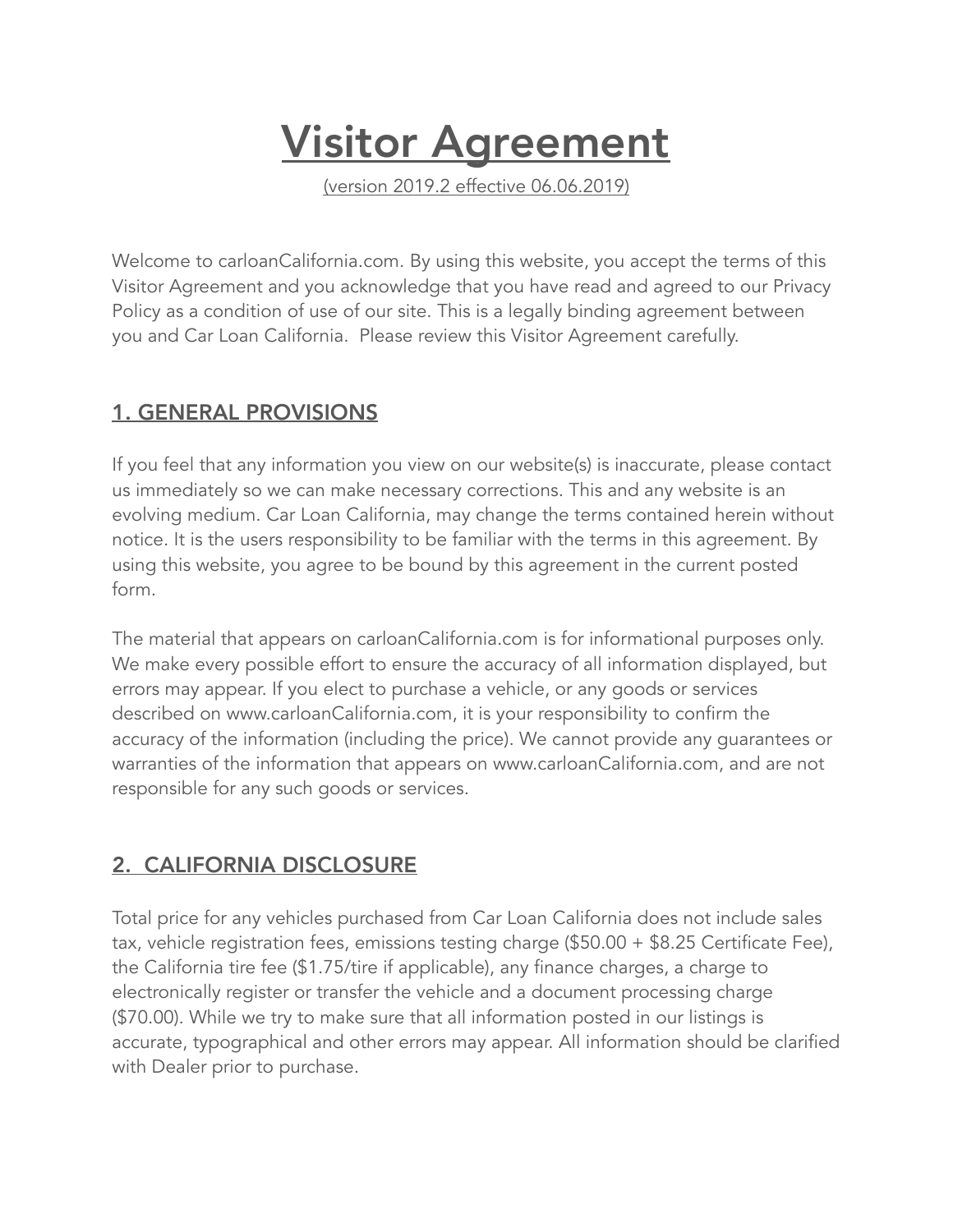# 3. DISCLAIMER OF WARRANTIES, LIMITATION OF LIABILITY, AND INDEMNIFICATION

If you rely on this website or any information, product or service available through this website, you do so at your own risk. You understand that there may be delays, omissions, interruptions, inaccuracies, and/or other problems with the information, products, and services published on or promoted over this site. This website is provided to you "as is". Car Loan California and its affiliates, agents and licensors, cannot and do not warrant the accuracy, completeness, currentness, non-infringement, merchantability or fitness for a particular purpose of the information available through this website (or any information, goods or services that are referred to, advertised or promoted on, or sold through this or any of our websites).

Nor do we or they guarantee that the website will be error free, or continuously available, or that the website will be free of viruses or other harmful components. Car Loan California and its affiliates, agents or licensors will not be liable for any claims, actions or judgments arising out of or related to any content posted to our website by you or any other third party.

### 4. METHODS OF COMMUNICATION WITH CAR LOAN CALIFORNIA

By using our website, you have elected to communicate with Car Loan California electronically. By communicating with us electronically, you agree and consent to receiving communication from us in electronic forms. We may communicate with you via email, text message or other electronic means We will be more than happy to provide to you in writing any requested language or documentation that all of our electronic communication with you meets required federal, local and state requirements and policies.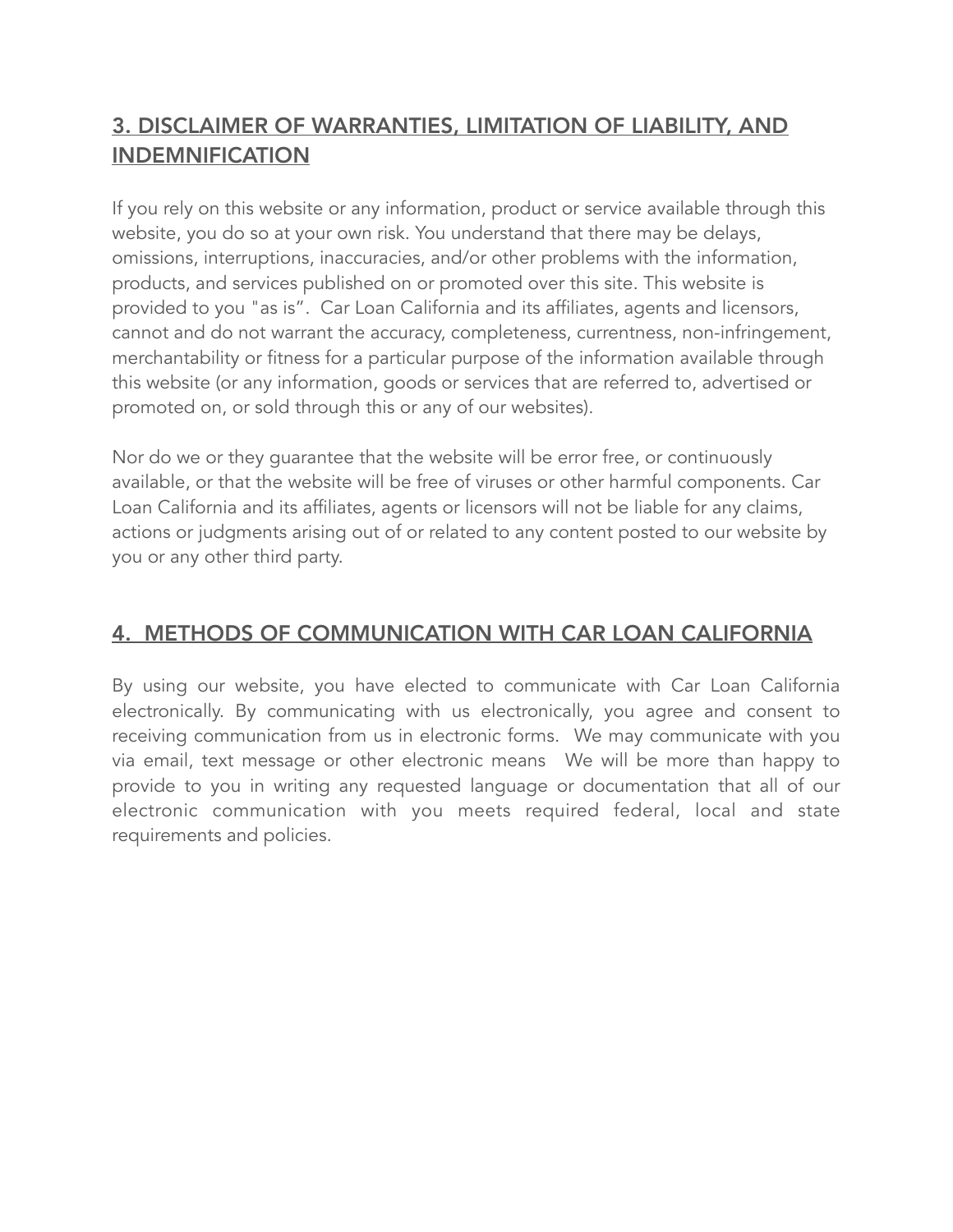# 5. VEHICLE DISCLAIMERS

Photo(s) are supplied for the convenience of the user and may NOT represent the actual vehicle(s). Our vehicle inventory is constantly changing. Variations in color, trim, and other features may exist. The information, such as prices and mileage, presented on each vehicle is believed to be reliable and we make every effort to provide the latest and most accurate information. However, we cannot guarantee that this information is accurate, complete or current. We are not responsible for errors or omissions and do not warrant the accuracy of this information.

Car Loan California does not certify and cannot be held liable for vehicle history report inaccuracies which may occur retroactively after your purchase of a vehicle. Car Loan California works with the information that is available at the time of sale. Car Loan California does not guarantee against prior paint work body work unibody frame and/ or structural damage or repair on any car.

Please contact us directly for vehicle availability and option content.

### 6. CALIFORNIA SUPPLY CHAIN TRANSPARENCY

#### *Required California Disclosure: California Supply Chain Transparency*

Car Loan California recognizes the serious nature of the crimes of human trafficking and slavery. Car Loan California has taken and will take every reasonable effort to ensure that its supply chain is free of products that are tainted by human trafficking. Because all of the vehicles sold by Car Loan California in California are used vehicles, and all of the replacement parts Car Loan California uses in its reconditioning process are purchased from other retailers, Car Loan California believes that it has taken all necessary steps to audit and reasonably mitigate the risk that its products are tainted by the crimes of human trafficking and slavery.

Car Loan California verifies product supply changes and conduct audits of its suppliers to evaluate and address risks of human trafficking and slavery. Car Loan California requires direct suppliers to certify that materials incorporated into its products comply with the laws regarding slavery and human trafficking of the country or countries in which they are doing business. Car Loan California maintains internal accountability standards and procedures for employees or contractors failing to meet company standards regarding slavery and trafficking. Car Loan California provides training on human trafficking and slavery to its employees and management who have direct